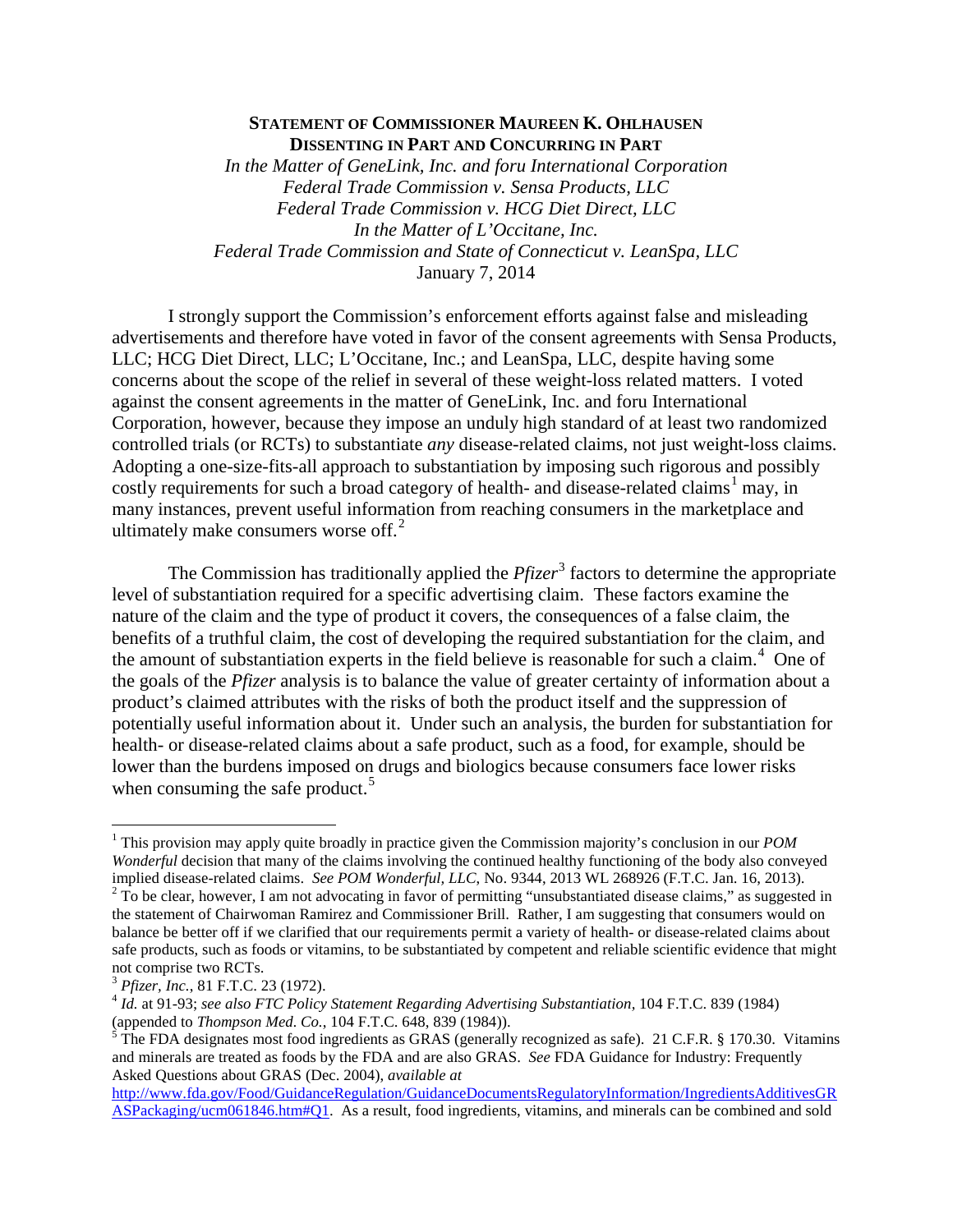Recently, however, Commission orders, including the ones in the matter of GeneLink and foru International, seem to have adopted two RCTs as a standard requirement for health- and disease-related claims for a wide array of products. [6](#page-1-0) RCTs can be difficult to conduct and are often costly and time-consuming relative to other types of testing, particularly for diseases that develop over a long period of time or complex health conditions. Requiring RCTs may be appropriate in some circumstances, such as where use of a product carries some significant risk, or where the costs of conducting RCTs may be relatively low, such as for conditions whose development or amelioration can be observed over a short time period. Thus, I am willing to support the order requirement of two RCTs for short-term weight loss claims in the Sensa, HCG Diet Direct, L'Occitane, and LeanSpa matters because such studies can be conducted in a relatively short amount of time at a lower cost than for many other health claims. My concern with GeneLink and foru International and the series of similar orders is that they might be read to imply that two RCTs are required to substantiate any health- or disease-related claims, even for relatively-safe products. It seems likely that producers may forgo making such claims about these kinds of products, even if they may otherwise be adequately supported by evidence that does not comprise two RCTs.<sup>[7](#page-1-1)</sup>

Although raising the requirement for both the number and the rigor of studies required for substantiation for all health- or disease-related claims may increase confidence in those claims, the correspondingly increased burdens in time and money in conducting such studies may suppress information that would, on balance, benefit consumers. If we demand too high a level of substantiation in pursuit of certainty, we risk losing the benefits to consumers of having access to information about emerging areas of science and the corresponding pressure on firms to compete on the health features of their products. In my view, the Commission should apply the *Pfizer* balancing test in a more finely calibrated manner than they have in the GeneLink and foru International orders to avoid imposing "unduly burdensome restrictions that might chill information useful to consumers in making purchasing decisions."[8](#page-1-2)

In addition, based on the same concerns about imposing unnecessarily burdensome and costly obligations, I do not support a general requirement that all products be tested by different researchers working independently without an indication that the defendant fabricated or

 $\overline{a}$ 

to the public without direct evidence on the particular combination realized in the new product. Many products are made up of several common generic ingredients, for which there is little financial incentive to test individually or to retest in each particular combination.<br><sup>6</sup> The orders in this matter include as a Covered Product any food, drug, or cosmetic that is genetically customized

<span id="page-1-0"></span>or personalized for a consumer or that is promoted to modulate the effect of genes. Other cases requiring two RCTs are *POM Wonderful LLC*, Docket No. 9344 (F.T.C. Jan. 10, 2013) (fruit juice); *Dannon Co., Inc.*, 151 F.T.C. 62 (2011) (yogurt); *Nestlé Healthcare Nutrition, Inc.*, 151 F.T.C. 1 (2011) (food); *FTC v. Iovate Health Sci. USA, Inc.*,

<span id="page-1-2"></span><span id="page-1-1"></span> $<sup>7</sup>$  Notably, the medical community does not always require RCTs to demonstrate the beneficial effects of medical</sup> and other health-related innovations. For example, the recommendation that women of childbearing age take a folic acid supplement to reduce the risk of neural tube birth defects was made without RCT evidence on the relevant population. *See* Walter C. Willett, "Folic Acid and Neural Tube Defect: Can't We Come to Closure?" *American Journal of Public Health*, May 1992, Vol. 82, No. 5; Krista S. Crider, Lynn B. Bailey and Robert J. Berry, "Folic Acid Food Fortification—Its History, Effect, Concerns, and Future Directions," Nutrients 2011, Vol. 3, 370-384.<br><sup>8</sup> FTC Staff Comment Before the Food and Drug Administration In the Matter of Assessing Consumer Perceptions of Health Claims, Docket No. 2005N-0413 (2006), *available at* [http://www.ftc.gov/be/V060005.pdf.](http://www.ftc.gov/be/V060005.pdf)